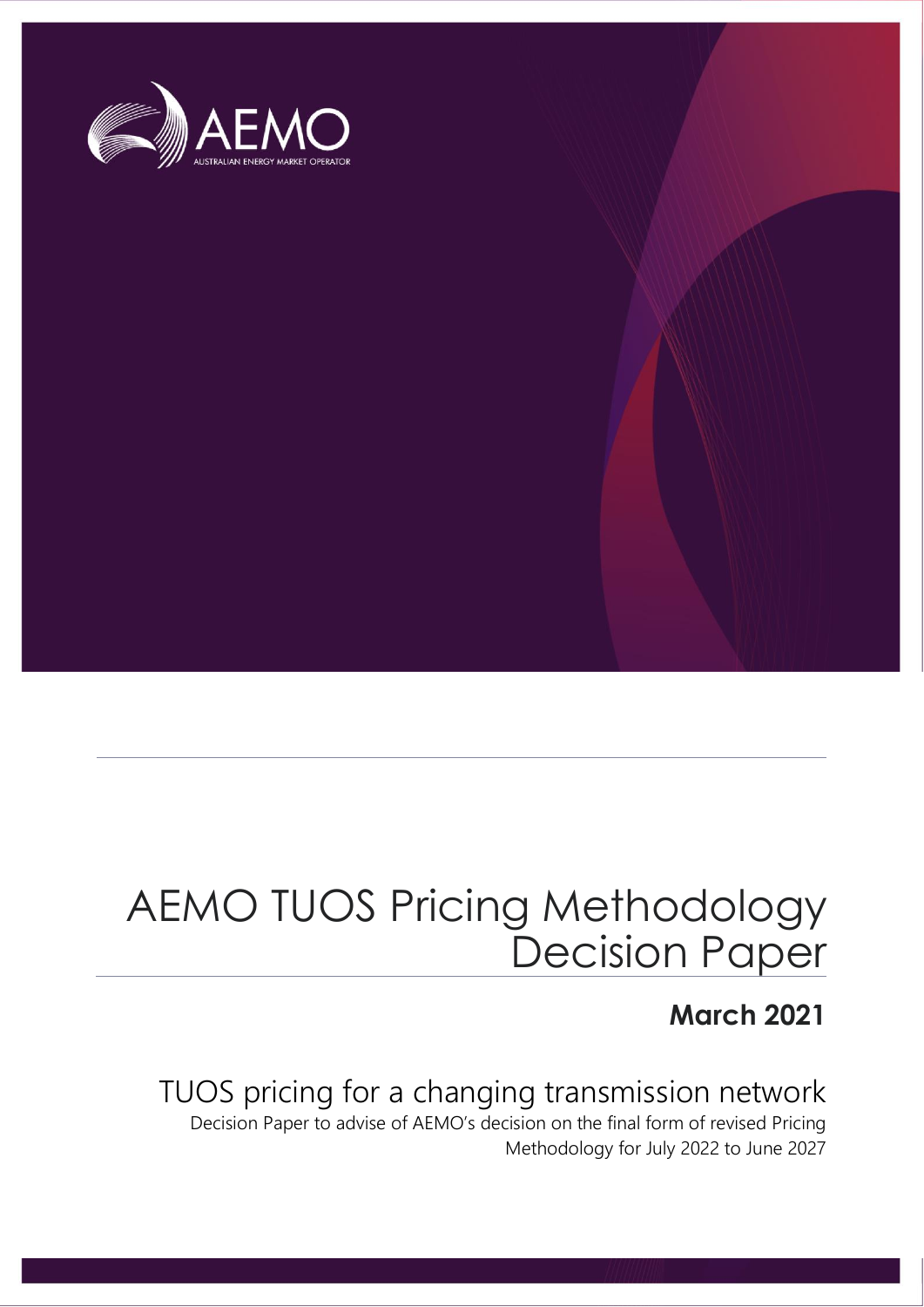# **Important notice**

#### **PURPOSE**

AEMO publishes this document to inform AEMO in the development of AEMO's revised *pricing methodology*.

#### **DISCLAIMER**

This document or the information in it may be subsequently updated or amended. This document does not constitute legal or business advice and should not be relied on as a substitute for obtaining detailed advice about the National Electricity Law or National Electricity Rules or any other applicable laws, procedures or policies. AEMO has made every effort to ensure the quality of the information in this document but cannot guarantee its accuracy or completeness.

Accordingly, to the maximum extent permitted by law, AEMO and its officers, employees and consultants involved in the preparation of this document:

- make no representation or warranty, express or implied, as to the currency, accuracy, reliability or completeness of the information in this document; and
- are not liable (whether by reason of negligence or otherwise) for any statements or representations in this document, or any omissions from it, or for any use or reliance on the information in it.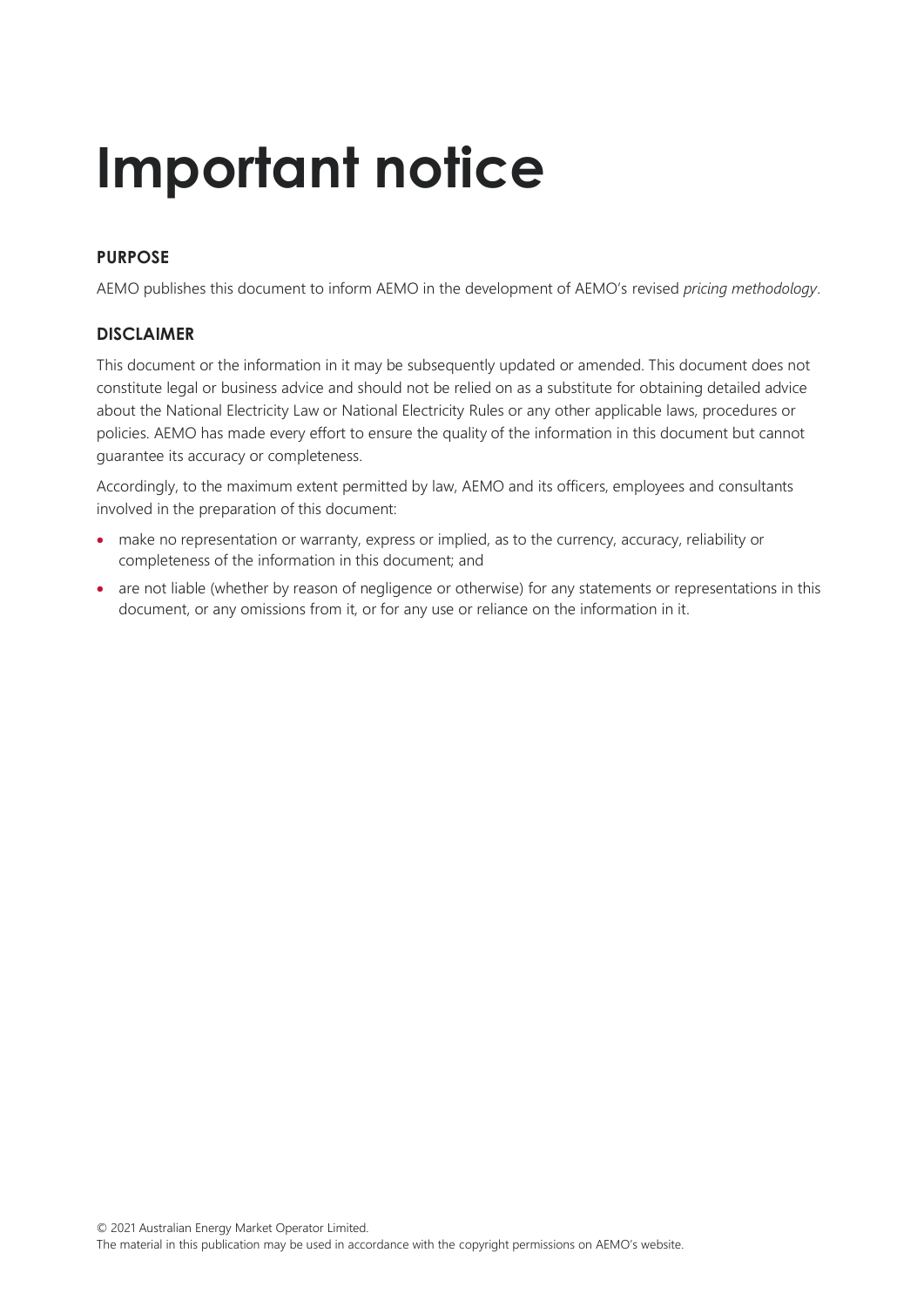## **Contents**

| 1.  | <b>Need for Consultation</b>                                                                        |                |
|-----|-----------------------------------------------------------------------------------------------------|----------------|
| 2.  | General                                                                                             |                |
| 3.  | <b>Reverse Flows at Transmission Connection Points</b>                                              | 2              |
| 3.1 | Recap                                                                                               | $\overline{c}$ |
| 3.2 | Overview                                                                                            | 2              |
| 3.3 | Proposed Treatment at Customer TCP                                                                  | 2              |
| 4.  | Energy Storage Systems (ESS) and Payment for Transmission Usage                                     | 3              |
| 4.1 | Recap                                                                                               | 3              |
| 4.2 | Proposed Treatment                                                                                  | 3              |
| 5.  | Peak Day (MD10) versus 365 Day Method for Locational Prices                                         | 4              |
| 5.1 | Recap                                                                                               | 4              |
| 5.2 | Comments                                                                                            | 4              |
| 6.  | <b>Other Amendments</b>                                                                             | 5              |
| 6.1 | Equalisation Adjustment Scheme Derogation                                                           | 5              |
| 6.2 | Change in timing of publication of transmission pricing                                             | 6              |
| 6.3 | <b>National Transmission Planner Costs</b>                                                          | 6              |
| 6.4 | Cost under Ministerial Order under section 16Y of the National Electricity (Victoria) Act<br>(NEVA) | 6              |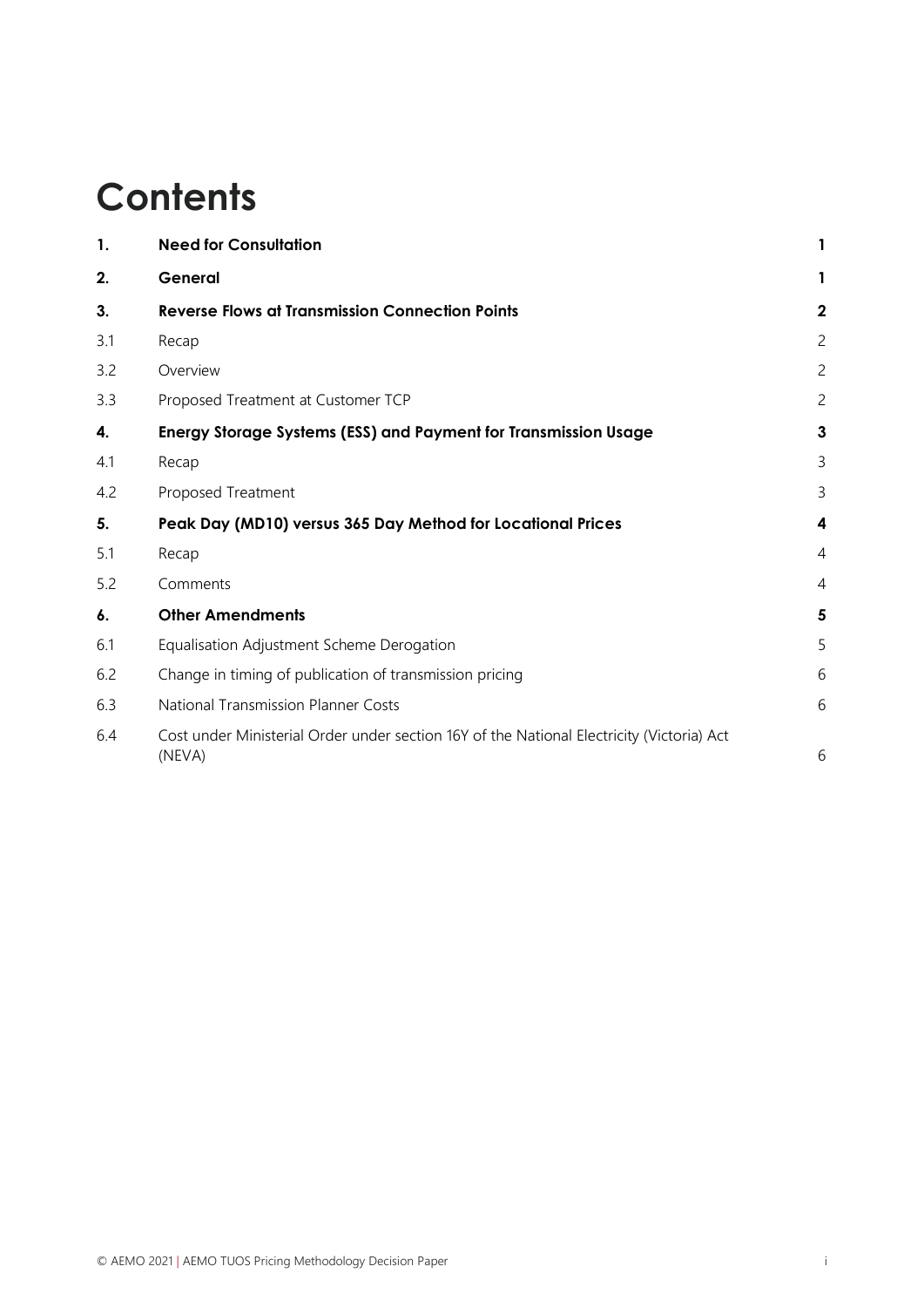### <span id="page-3-0"></span>**1. Need for Consultation**

AEMO as the TNSP for the Victorian transmission system recovers the cost of the *prescribed transmission services* (except *prescribed exit services* and *prescribed entry services* which are recovered by AusNet Services) from *Transmission Network Users* in accordance with its *pricing methodology* which is approved by the AER in accordance with Chapter 6A of the *National Electricity Rules* (NER). The current AEMO *pricing methodology* is available on the AEMO website<sup>1</sup> and entitled "Approved amended Pricing Methodology for Prescribed Shared Transmission Services for 1 July 2014 to 30 June 2019". The validity of the methodology has been extended under an enforceable undertaking by AEMO initially to 30 June 2022.

An issues paper was published on 16 September 2020 (Issues Paper) and a Consultation Paper was published on 25 November 2020. Both considered significant questions that AEMO is facing in terms of setting Transmission Use of System (TUOS) prices in a changing power system. No submissions were received to the Issues Paper and two submissions were received to the Consultation Paper. Submissions are detailed on the [Transmission use](https://aemo.com.au/consultations/current-and-closed-consultations/transmission-use-of-system-pricing-methodology-vic)  of system – [pricing methodology \(Victoria\)](https://aemo.com.au/consultations/current-and-closed-consultations/transmission-use-of-system-pricing-methodology-vic) webpage.<sup>2</sup>

### <span id="page-3-1"></span>**2. General**

The papers considered three main matters and asked several questions in relation to those and some other related matters. In summary, those three matters related to:

- The growing occurrence of measured negative energy and demand from connected systems caused by increasing penetration of distributed generation (primarily rooftop solar).
- TUOS treatment of batteries and other energy storage devices that are becoming an increasingly important part of the overall electricity delivery chain.
- Consideration of alternative methodologies to determine the locational price component of TUOS in response to more mixed set of transmission investment drivers than has historically been the case.

<sup>1</sup> <https://www.aemo.com.au/-/media/files/pdf/approved-amended-pricing-methodology--1-july-2014-to-30-june-2019.pdf> <sup>2</sup> <https://aemo.com.au/consultations/current-and-closed-consultations/transmission-use-of-system-pricing-methodology-vic>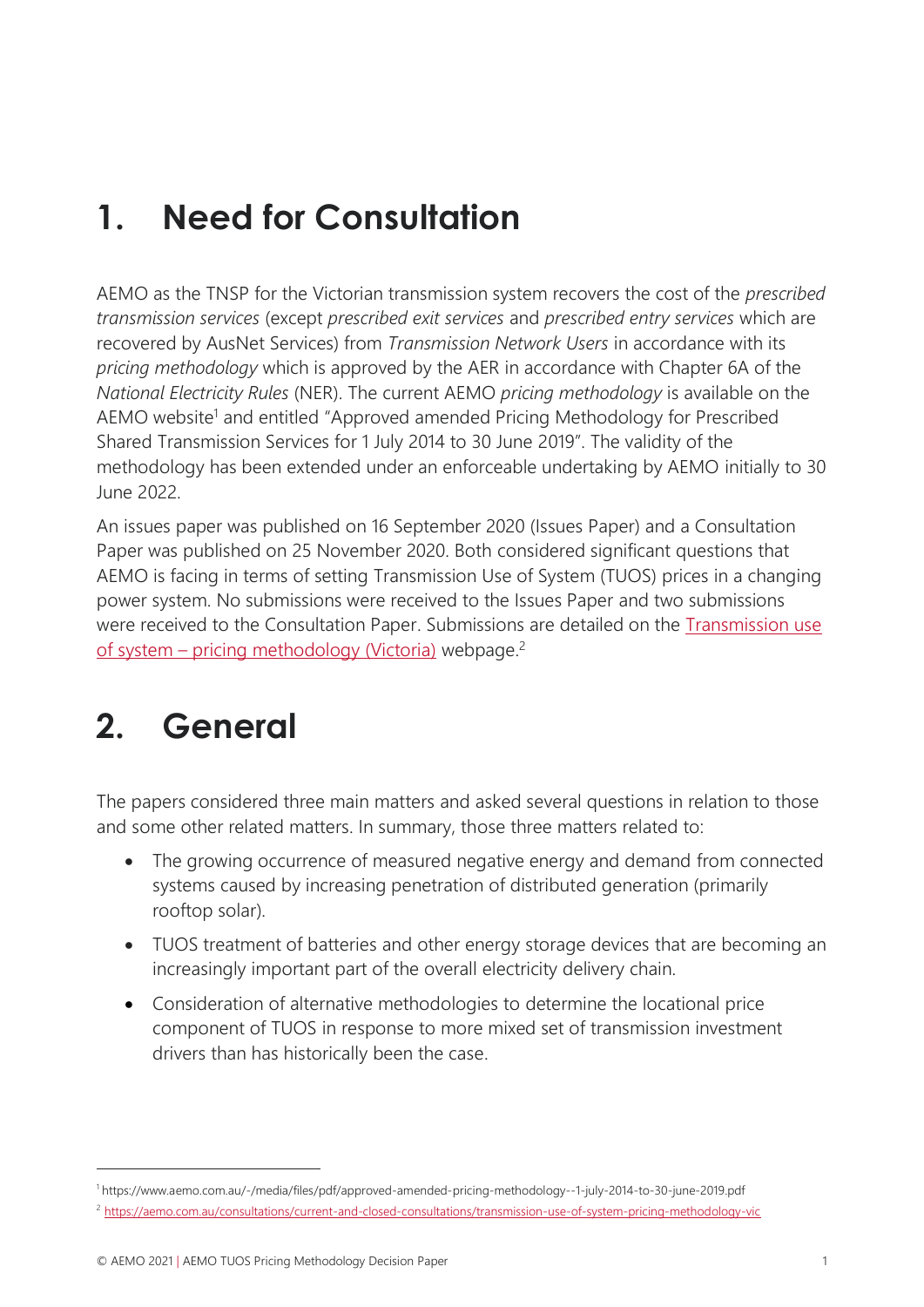In addition to these issues, the Consultation Paper also stated that there were amendments to the Pricing Methodology required to update it considering changes to the regulatory framework, processes and other minor administrative matters since the current version.

### <span id="page-4-0"></span>**3. Reverse Flows at Transmission Connection Points**

#### <span id="page-4-1"></span>3.1 Recap

The transmission system was originally conceived to deliver energy from large generators to the major load centres. This meant that Transmission Connection Points (TCP) were substantially load points and generally no energy flowed in the opposite direction.

The current power system now has TCPs that do not always behave as loads and so in the absence TUOS being levied against generators, the question remains as to what happens when TCPs or loads turn into generators (i.e. there is reverse flow at the TCP) as they do now with distributed energy generation, with storage devices and in some cases, directly connected loads with co-located excess generation or storage.

### <span id="page-4-2"></span>3.2 Overview

The three options identified were:

- Option 1 Allow the negative energy to be subtracted from the load
- Option 2 Treat the net negative value as zero at a TCP
- Option 3 Only consider half-hourly consumption and treat all negative values as zero

### <span id="page-4-3"></span>3.3 Proposed Treatment at Customer TCP

AEMO considers that the best option is Option 3 and the consultation did not raise any alternatives or variations on that option.

We have been made aware of a TCP that under certain network configurations had a combination of positive and negative meter flows and it was unclear whether the customer would be disadvantaged. On investigation it was confirmed that the metering arrangements would only measure the customer's load as the summation of the meters was done each 30-minute period and would always accurately represent the load.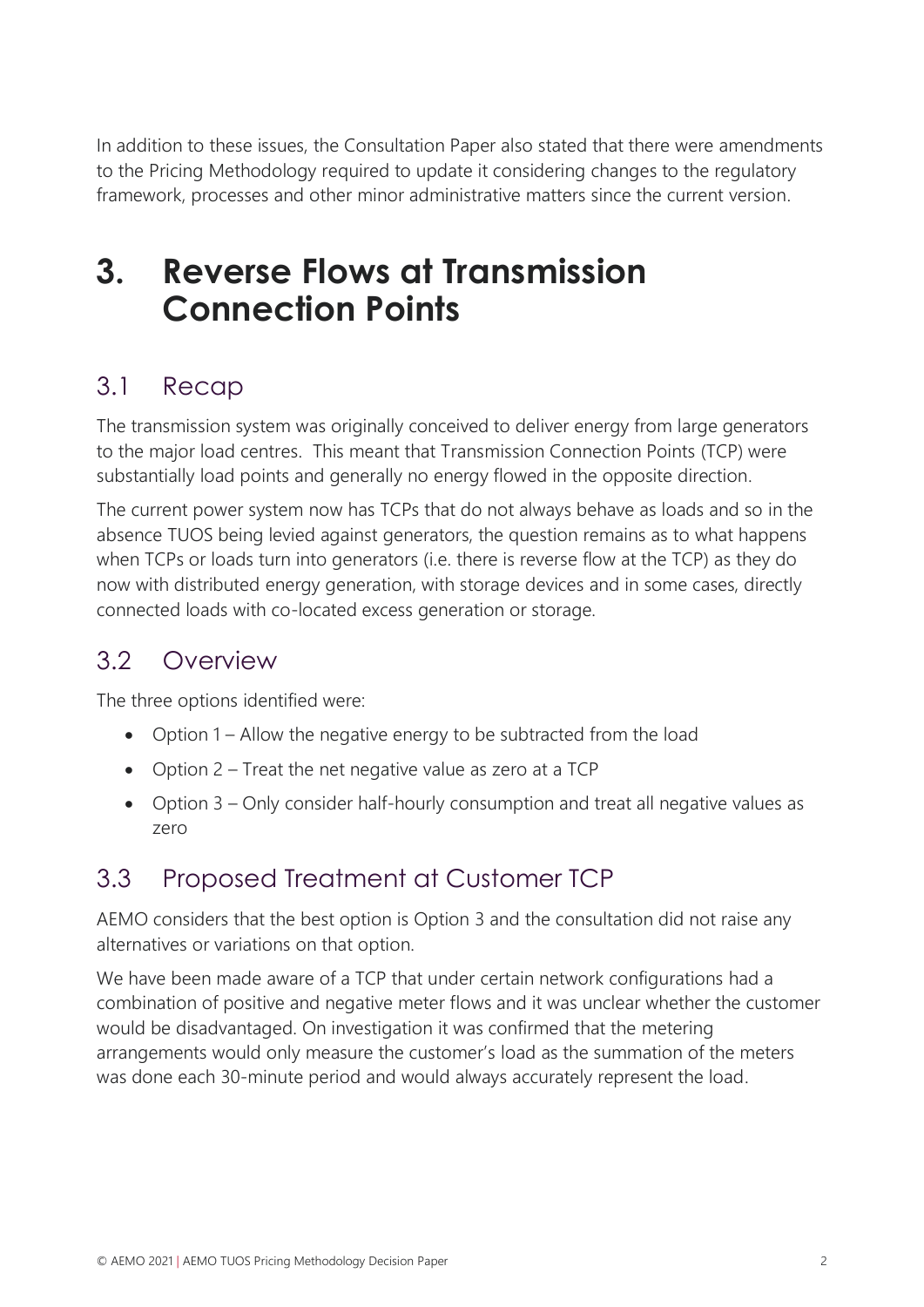### <span id="page-5-0"></span>**4. Energy Storage Systems (ESS) and Payment for Transmission Usage**

#### <span id="page-5-1"></span>4.1 Recap

AEMO proposes to continue its current practise of not charging directly connected ESSs. To recap, AEMO's proposal for a rule change "Integrating Energy Storage Systems into the NEM<sup>"3</sup> has recommended that ESSs should not pay TUoS charges. The AEMO rule change proposal does point out that a hybrid load which consists of an ESS and a load should not use the ESS to avoid payments by the load and this may require additional metering behind the TCP.

AEMO's enforceable undertaking provided to the AER on the AEMO pricing methodology has a clause 6.2 which explicitly states that "…transmission use of system charges will not be determined or charged in respect of existing or new connection points at which large scale batteries are connected, either is respect of supply (discharging), or consumption (charging)…".

Despite the above, not all ESS should be exempted, and this has been clarified in the proposed draft Pricing Methodology.

### <span id="page-5-2"></span>4.2 Proposed Treatment

The draft Pricing Methodology will confirm that AEMO does not intend to charge TUOS to stand alone ESS that are directly connected to the transmission network. As stated in the Consultation Paper, this is subject to the following exceptions:

- Where electrically powered pumps are used to recharge pumped hydro storage systems, the pumps will only be exempted from TUOS where the pumps are used exclusively for the pumped storage system and the proponent agrees to maintain that exclusivity in its Use of System Agreement with AEMO for the duration of the agreement.
- ESS used as part of a transmission connected load drawing facility (e.g. manufacturing factory, metal processing facility, wood and paper processing facilities etc) and located behind the load drawing facility's meter will be treated as part of the load drawing facility for TUOS purposes. The measurement of the combined operation of the load facility and ESS will be conducted by the energy meter located at the TCP and prices and charges determined in the same way as any other TCP for TUOS purposes. This includes treatment of negative 30-minute energy and demand readings (see section 3 above).
- For embedded ESS, it is up to the DNSP to determine how they will treat these for DUOS purposes but they will not attract discrete TUOS charges as they are not

<sup>&</sup>lt;sup>3</sup> <https://www.aemc.gov.au/rule-changes/integrating-energy-storage-systems-nem> on page 2 of rule change proposal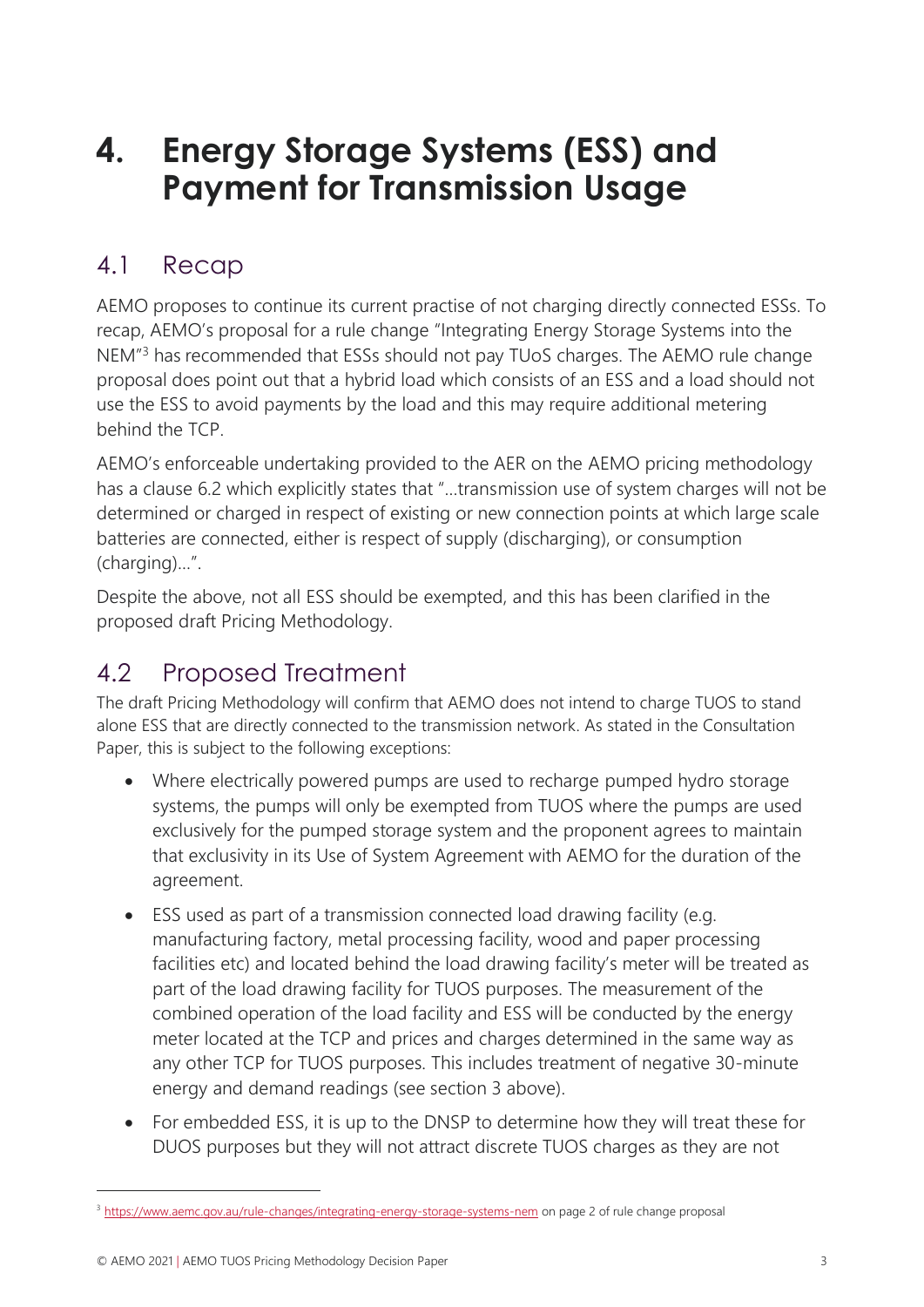themselves connected to the transmission network. The charges (to the DNSP) will therefore rely on flows at the TCP with the treatment of flows into the transmission network treated as per section 3 above. Like distribution connected generators, ESS that are distribution connected might qualify for payments under the avoided TUOS regime under clause 5.3AA(h) of the NER.

In recognition that this is a fast-developing technology which can be packaged up with technologies in any number of ways, AEMO will determine whether the ESS is eligible for an exemption at the time that the connection application is made by the proponent.

### <span id="page-6-0"></span>**5. Peak Day (MD10) versus 365 Day Method for Locational Prices**

### <span id="page-6-1"></span>5.1 Recap

The current locational pricing methodology uses the average of the 10 weekday maximum demand half-hours on the system wide maximum demand days to allocate usage of the transmission system assets to TCPs and therefore set the annual revenue to be allocated to each TCP. AEMO considers that choosing a subset of conditions that occur at peak demand times during a year is now problematic because the period "of greatest utilisation of the transmission network" is not simply the maximum demand of the power system.

Transmission investment is now being justified based on unlocking renewable energy generation rather than being biased towards the reduction in unserved energy at peak demands.

Accordingly, maximum demand days no longer appear to be the only driver for new augmentations and as argued in the Consultation Papers, the methodology used in other regions (the "365 days methodology") would be better suited.

### <span id="page-6-2"></span>5.2 Comments

AEMO was asked whether modelling could be prepared that demonstrated the benefits of a move towards the 365 day methodology from the MD10 methodology. Any modelling would be too inaccurate to act as a worthwhile decision tool. The reasons are:

- In order to be sufficiently accurate, the modelling would need to try to emulate load flows in a state of the network that does not yet exist. At best this would be inaccurate and could potentially be misleading.
- Changes to how pricing is calculated necessarily changes behaviours by customers to try to achieve a lower locational price than would otherwise be the case. A forward-looking model is unable to accurately reflect these behaviours across the network over a period of time without relying on a set of untested assumptions.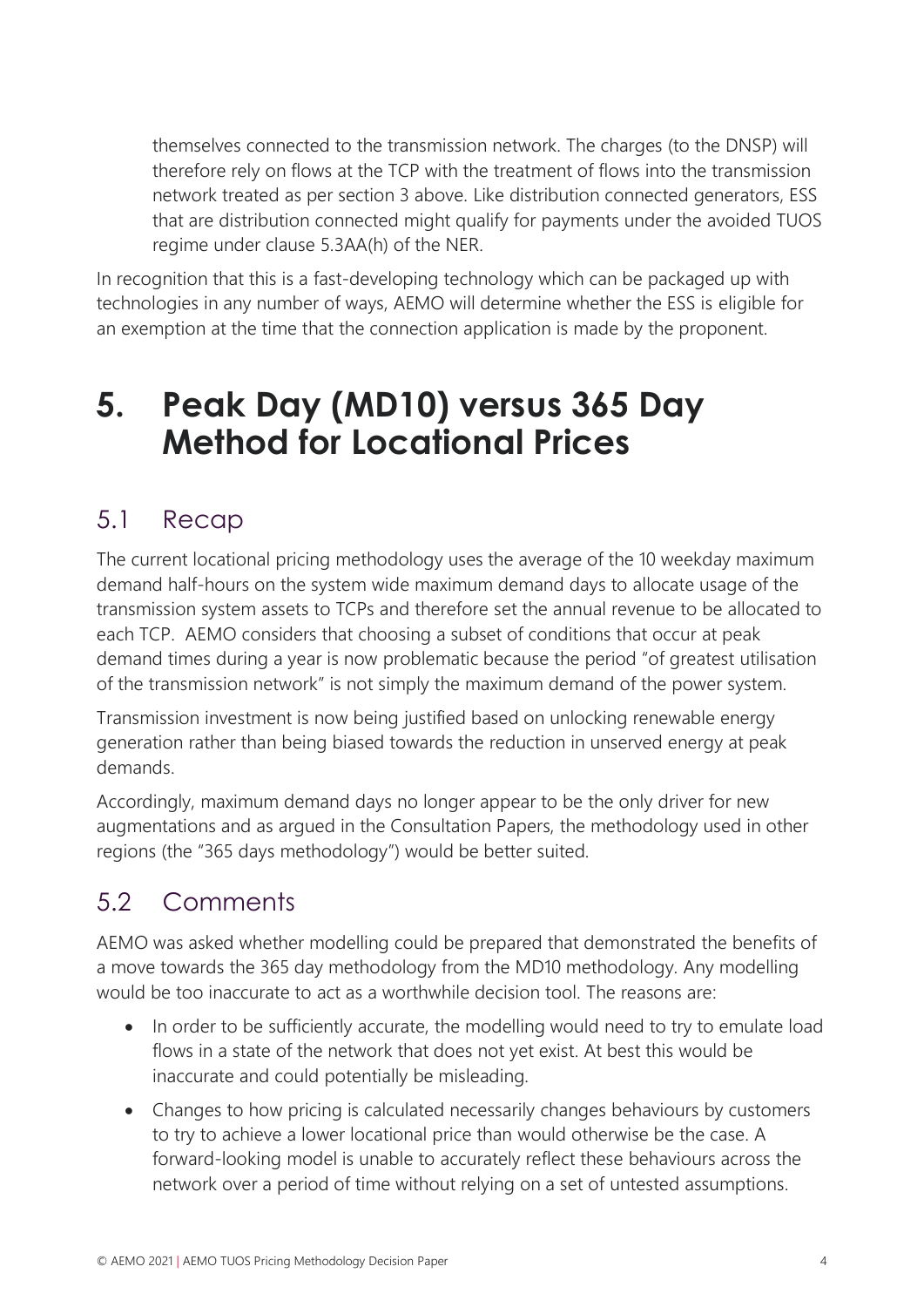AEMO contends that the methodology is more aligned with the requirement that pricing be reflective of demand at times of greatest utilisation of the network and for which network investment is most likely to be contemplated<sup>4</sup> than the existing methodology. It also aligns with locational pricing methodologies adopted by TNSPs in other jurisdictions.

Lastly, AEMO was asked to consider whether charges for locational pricing could be calculated on t-1 data rather than t-2. This would make charging more reflective of more recent customer usage data. AEMO considers this an appropriate suitable charging methodology in that charges are reflective of more recent activity. However, it does come with some disadvantages:

- Where t-2 data is used, a full year's set of data points are available for each customer and hence, the data on which the locational charge is based can be confirmed by all customers and therefore, the charge can be fixed and communicated to each customer prior to commencement of the year. This is useful for customers in terms of budgeting.
- A consequence of having more variable locational charges is that it makes the distribution price setting process carried out by the AER and the DNSPs more complicated as the transmission charges payable by the DNSP have scope to fluctuate after the distribution prices have been set.
- There is a greater likelihood of under and over recovery in a year which will mean adjustments to the non-locational component in the following year to even out the impact. Allowing AEMO to over-recover would mean that the affected customers would not have the benefit of the over-recovered amount until the following year and if AEMO were to under-recover, the carrying costs of funding the shortfall would need to be added to the non-locational allocation in the following year increasing charges above what they could have been.

The above uncertainties would, in AEMO's view mitigate against the benefits of having more recent data to set locational charges.

### <span id="page-7-0"></span>**6. Other Amendments**

### <span id="page-7-1"></span>6.1 Equalisation Adjustment Scheme Derogation

No submissions were received on this issue. While the scheme has ended, the provisions have been retained in the (albeit unlikely) event that the derogation is reinstated in future years during the term of the Pricing Methodology.

<sup>4</sup> Clause 6A.23.4(b), National Electricity Rules (version 158) and clause 2.2(a) of the AER's Electricity transmission network service providers - Pricing methodology guidelines.